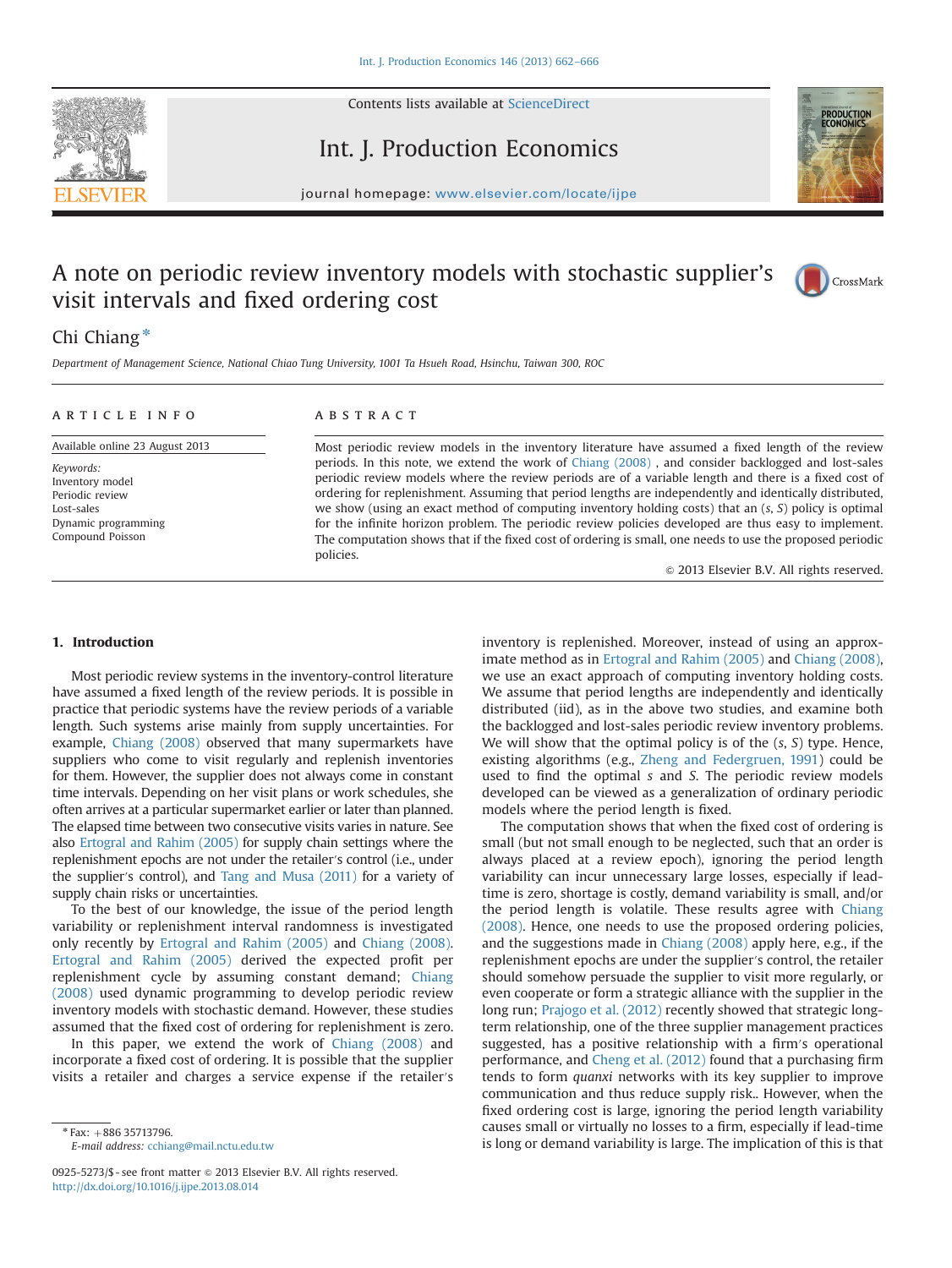it is alright to use the ordinary periodic review models in the case of large fixed ordering costs.

#### 2. Backlogged periodic review inventory models

We first consider the case where demand not satisfied at once is backlogged. We use the same notation as in [Chiang \(2008\).](#page--1-0) Demand is stochastic with mean rate  $\mu$  per day, and is assumed to be non-negative and independently distributed in disjoint time intervals. Let T denote the period length and D the demand during T. Successive T's are assumed to be iid random variables. Let  $\phi(\cdot)$ <br>be the probability density function (pdf) of T and  $\phi(\cdot)$  be the be the probability density function (pdf) of T and  $g(\cdot|T)$  be the conditional pdf of D. Also, let c be the unit purchase cost  $\alpha$  the conditional pdf of D. Also, let c be the unit purchase cost,  $\alpha$  the discount rate, y the inventory position (i.e., inventory on hand minus backorder plus inventory on order) after a possible order is placed at a review epoch, and H the expected one-period inventory holding and shortage costs ( $H$  is a function of  $y$ ).

We assume without loss of generality (also for simplicity) that replenishment is immediate. The case of a positive (constant) leadtime  $L$  can be handled by appropriately redefining  $H$ , i.e., given time 0 at a review epoch, H is charged for the time interval  $[L, T + L)$ (see [Chiang, 2008 or Porteus, 1990\)](#page--1-0). Let K denote the fixed cost of ordering and  $V_n(x)$  the expected discounted cost with *n* periods remaining until the end of the planning horizon when the starting inventory position is  $x$  and an optimal ordering policy is used at every review epoch.  $V_n(x)$  satisfies the functional equation

$$
V_n(x) = \min_{x \le y} \{ K \delta(y - x) + cy + H(y) + E_T[e^{-xT} E_{D|T}[V_{n-1}(y - D)]] \} - cx,
$$
\n(1)

where  $\delta(\cdot)$  is the Dirac-delta function that is equal to 1 if the procurement argument is positive and 0 otherwise,  $c(y - x)$  is the procurement cost, and  $E_T[e^{-\alpha T}E_D|\tau|V_{n-1}(y - D)]]$  is the expected discounted cost from the next review epoch to the end of the planning horizon. Since T is stochastic, the planning time horizon in  $(1)$  is of a random length, as opposed to the fixed time horizon of N periods commonly studied in the literature. Eq. (1) is basically the same as expression (1) of [Chiang \(2008\),](#page--1-0) except that a fixed cost  $K$  is presented.

Let  $\beta = E_T[e^{-\alpha T}]$ . Define  $\varphi(\cdot) = E_T[e^{-\alpha T}g(\cdot|T)]/\beta$ , i.e.,  $\beta \varphi(\cdot) =$ <br> $e^{-\alpha T}g(\cdot|T)$  is the discount density of D and  $\varphi(\cdot)$  is the "normal- $E_T[e^{-\alpha T}g(\cdot|T)]$  is the discount density of D and  $\varphi(\cdot)$  is the "normal-<br>ized" ndf of D. Chinna (2008) showed that ized" pdf of D. [Chiang \(2008\)](#page--1-0) showed that

$$
E_T \left[ e^{-\alpha T} E_{D|T} \left[ V_{n-1} (y - D) \right] \right] = \int_0^\infty e^{-\alpha T} \left( \int_0^\infty V_{n-1} (y - D) g(D|T) dD \right) \phi(T) dT
$$
  
\n
$$
= \beta \int_0^\infty V_{n-1} (y - D) \left\{ \left( \int_0^\infty e^{-\alpha T} g(D|T) \phi(T) dT \right) / \beta \right\} dD
$$
  
\n
$$
= \beta E_D \left[ V_{n-1} (y - D) \right]
$$
 (2)

where the expectation  $E_D$  is taken over the pdf  $\varphi(\cdot)$ . Thus,  $V_n(x)$ <br>can be written by can be written by

$$
V_n(x) = \min_{x \le y} \{ K \delta(y - x) + cy + H(y) + \beta E_D[V_{n-1}(y - D)] \} - cx.
$$
 (3)

There are a few approaches in the inventory literature of computing the one-period cost function  $H(y)$ . [Chiang \(2008\)](#page--1-0) used an approximate method based on [Hadley and Whitin \(1963,](#page--1-0) [pp. 237](#page--1-0)–239). In this paper, we adopt an exact approach that charges the holding and shortage costs based on inventory on hand and backlogged demand, respectively at the end of each period. Let h′ be the holding cost per unit per period (irrespective of its length), and  $p$  the shortage cost per unit per period. If  $T$  is constant,  $H(y)$  is expressed by

$$
H(y) = \int_0^{y+} h'(y-D)g(D|T) \, dD + \int_{y+}^{\infty} p(D-y)g(D|T) \, dD,\tag{4}
$$

where  $(\cdot)^+ \equiv \max\{\cdot, 0\}$ . For the present model in which T is stochastic  $H(y)$  is given by stochastic,  $H(y)$  is given by

$$
H(y) = \int_0^{y+} h'(y-D)g^*(D) \, dD + \int_{y+}^{\infty} p(D-y)g^*(D) \, dD \tag{5}
$$

where  $g^*(\cdot) \equiv E_T[g(\cdot|T)]$ . However, since the length of a period is<br>not constant, the holding cost could be computed in proportion to not constant, the holding cost could be computed in proportion to it. Let  $h$  be the holding cost per day per unit held at the end of a period. Then  $H(y)$  is given by

$$
H(y) = \int_0^{y+} hE[T](y-D)g'(D)dD + \int_{y+}^{\infty} p(D-y)g^*(D)dD,
$$
 (6)

where  $g'(\cdot) \equiv E_T[Tg(\cdot|T)]/E[T]$ . Note that the two pdf's  $g^*(\cdot)$  and  $g'(\cdot)$  and differ much especially if  $Ts$  variability is not large  $g'(\cdot)$  do not differ much, especially if T's variability is not large,<br>and h' should be equal to hEUI and  $h'$  should be equal to  $hE[T]$ .

We can easily verify that  $H(y)$ , given by either (5) or (6), is convex. Thus, we have the following theorem.

**Theorem 1.** The optimal policy for  $V_n(x)$  in (3) is of the (s, S) type.

**Proof.**  $H(y)$  is convex and  $V_n(x)$  is in the form of expression (1) of [Iglehart \(1963\)](#page--1-0). □

Hence, a stationary  $(s, S)$  policy is optimal for the infinite horizon model; in other words, if  $x \leq s$ , order the amount  $S - x$ ; otherwise if  $x > s$ , do not order. Define

$$
G(y) \equiv cy(1 - \beta) + H(y). \tag{7}
$$

To compute the two optimal operational parameters  $s^*$  and  $S^*$ , we use  $G(y)$  and the discount renewal density  $\beta \varphi(\cdot)$  in a solution<br>procedure (e.g. Veinott and Wagner 1965) If  $\alpha = 0$  (i.e. the procedure (e.g., [Veinott and Wagner, 1965\)](#page--1-0). If  $\alpha = 0$  (i.e., the undiscounted-cost criterion is used), we use  $H(y)$  and the density  $E_T[g(\cdot|T)]$  instead. For discrete demand distributions, [Zheng and](#page--1-0)<br>Federatuen (1991) had developed an efficient algorithm to obtain [Federgruen \(1991\)](#page--1-0) had developed an efficient algorithm to obtain  $s^*$  and  $S^*$ , along with the long-run average cost  $C(s, S)$ . If T is constant, denote by s′ and S′ the two optimal parameters obtained.

If  $K = 0$ , an order-up-to policy is optimal and the optimal  $S^*$  is found by minimizing  $G(y)$  [\(Veinott and Wagner, 1965](#page--1-0)), which is the expected cost of the upcoming period (not including the constant procurement cost  $c\beta E_D[D]$ ). In other words, S<sup>\*</sup> is the solution to

$$
\int_{S}^{\infty} g^{*}(D)dD = [c(1-\beta) + h']/(h' + p)
$$
\n(8)

if  $H(y)$  given by (5) is used, or the solution to

$$
\int_{S}^{\infty} hE[T]g'(D)dD + \int_{S}^{\infty} pg^*(D)dD = c(1-\beta) + hE[T]
$$
\n(9)

if  $H(y)$  given by (6) is used. Since p should be greater than  $c(1 - \beta)$ , S\* is guaranteed to be obtained.

#### 3. Lost-sales periodic review inventory models

Next, we consider the situation where demand not satisfied at once is lost. Assume that replenishment is immediate. Let z be the order quantity placed at a review epoch and redefine  $x$  as the starting on-hand inventory. Then  $V_n(x)$  satisfies the recursive equation

$$
V_n(x) = \min_{z \ge 0} \{ K \delta(z) + cz + H(x + z) + E_T[e^{-\alpha T}E_{D|T}[V_{n-1}((x + z - D)^+)]] \}
$$
  
=  $\min_{x \le y} \{ K \delta(y - x) + cy + H(y) + E_T[e^{-\alpha T}E_{D|T}[V_{n-1}((y - D)^+)]] \} - cx.$  (10)

Eq. (10) is the same as expression (9) of [Chiang \(2008\)](#page--1-0), except that a fixed ordering cost is presented. Through a transformation as in (2), we can rewrite (10) by

$$
V_n(x) = \min_{x \le y} \{ K \delta(y - x) + cy + H(y) + \beta E_D[V_{n-1}((y - D)^+)] \} - cx.
$$
 (11)